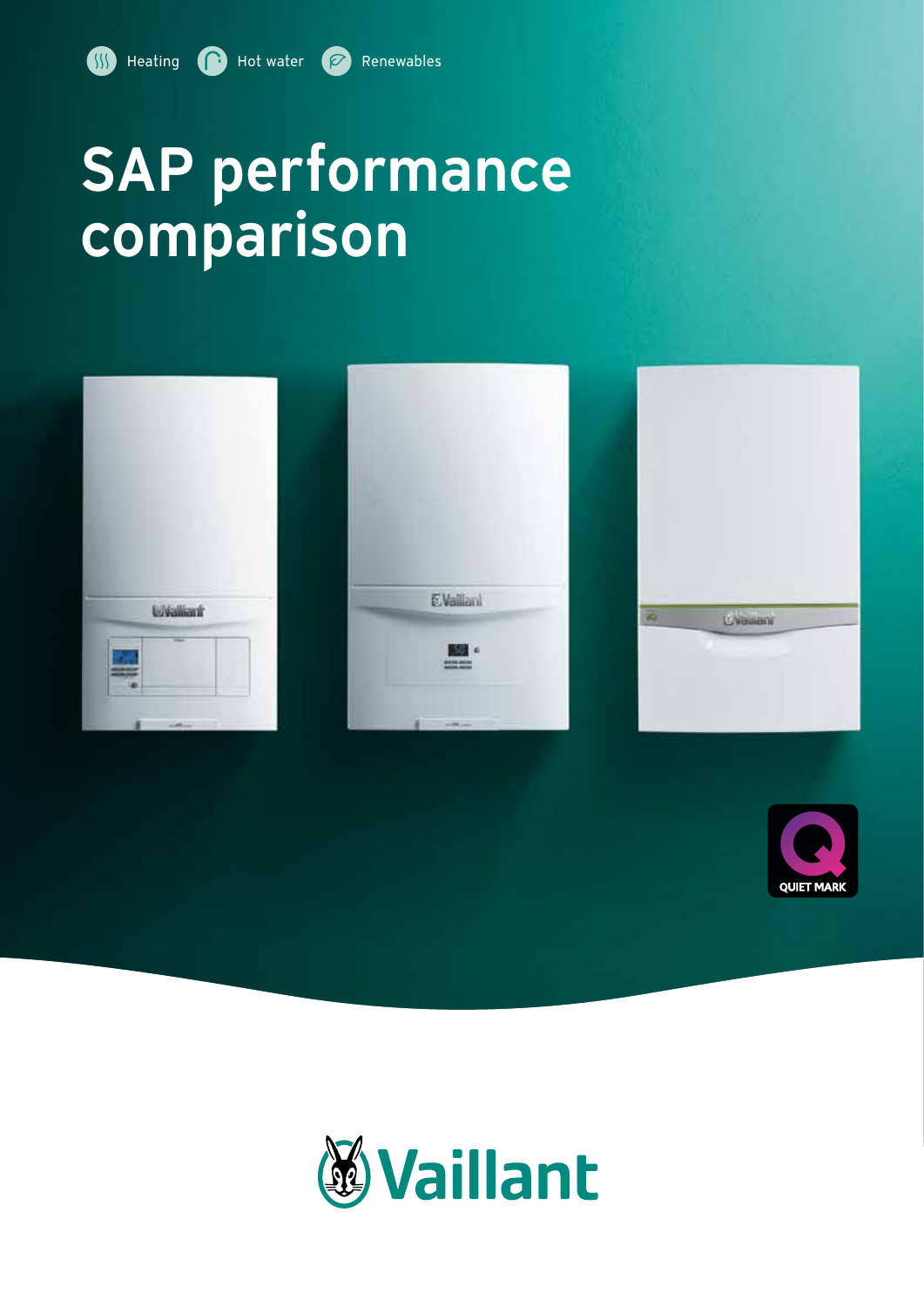#### For Vaillant, it's not simply about putting a boiler on the wall.

Vaillant has a proud heritage as a long established, family-owned heating manufacturer. Since 1874, Vaillant's dedication to innovation and continual improvement has resulted in the development of products which meet the exacting requirements for specification in the new build and social housing sectors.

Vaillant's expertise with specification projects provides a deep understanding of the unique challenges in the new build and social housing sectors. We design boilers especially for these markets, regularly reviewing and updating them to ensure they provide the efficiencies and performance Vaillant is known for.

#### A recent review has made substantial improvements to the boilers in our specification portfolio, and we are delighted to have improved product performance and SAP ratings by up to 1%, making Vaillant the market leader for SAP performance across a range of property types.

As well as the best SAP figures in the market, Vaillant offers other solutions for peace of mind in the specification market. From help with system design to tools for remote management of heating portfolios, we offer the best solutions for specifiers in the UK.

| Vaillant specification combi boilers - PCDB numbers |             |  |
|-----------------------------------------------------|-------------|--|
| Product                                             | PCDB number |  |
| Vaillant ecoFIT sustain 825                         | 17958       |  |
| Vaillant ecoFIT sustain 830                         | 17959       |  |
| Vaillant ecoFIT sustain 835                         | 17960       |  |
| Vaillant ecoTEC sustain 24                          | 18118       |  |
| Vaillant ecoTEC sustain 28                          | 18119       |  |
| Vaillant ecoTEC sustain 34                          | 18120       |  |
| Vaillant ecoTEC exclusive 835                       | 17953       |  |
| Vaillant ecoTEC exclusive 843                       | 17954       |  |

The abbreviations used in this document are:

#### PCDB Product Characteristics Database

#### **SAP**

#### Standard Assessment Procedure

The Standard Assessment Procedure (SAP) is the methodology used by the Government to assess and compare the energy and environmental performance of dwellings. Its purpose is to provide accurate and reliable assessments of dwelling energy performances that are needed to underpin energy and environmental policy initiatives.

#### DER

#### Dwelling Emission Rate

This is the measured rate of emissions of CO<sub>2</sub> from a building. This is measured as the amount of carbon dioxide emitted by a building and is expressed as kilograms per square metre of floor area of the building. KgCO<sub>2</sub>/M<sup>2</sup>/year.

#### TER

#### Target Emission Rate

This is the calculated emissions of CO<sub>2</sub> of a notional building of the same dimensions as the actual building being measured. KgCO<sub>2</sub>/M<sup>2</sup>/year.

Note: The DER must be less than the TER of the building to comply with Building Regulations.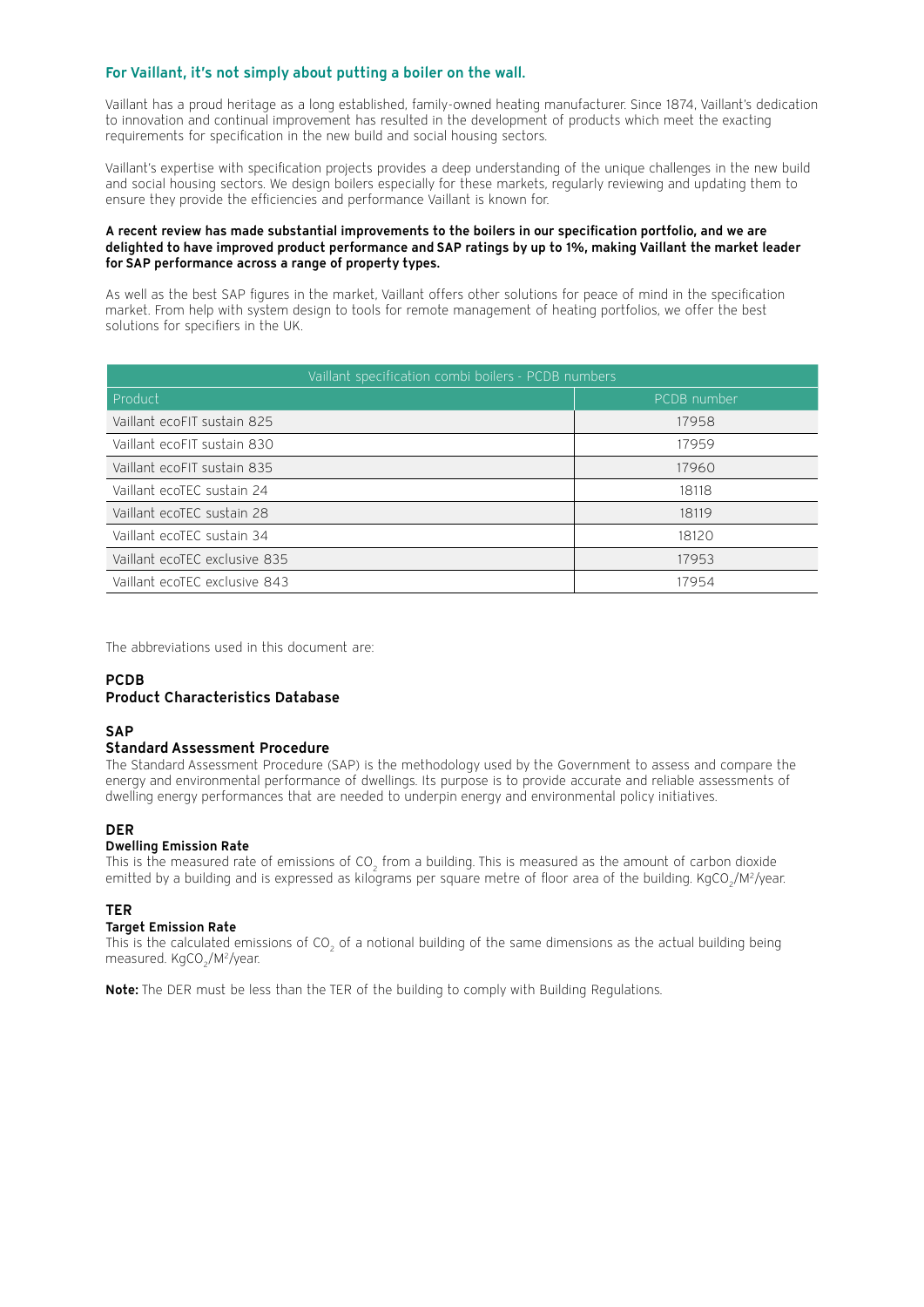| SAP performance comparison March 2021 |                               |           |
|---------------------------------------|-------------------------------|-----------|
| House type                            | <b>Boiler</b>                 | DER/TER % |
|                                       | Vaillant ecoFIT sustain 825   | 11.65     |
|                                       | Vaillant ecoFIT sustain 830   | 12.09     |
|                                       | Vaillant ecoFIT sustain 835   | 12.4      |
|                                       | Vaillant ecoTEC sustain 24    | 11.77     |
|                                       | Vaillant ecoTEC sustain 28    | 9.7       |
|                                       | Vaillant ecoTEC sustain 34    | 13.03     |
|                                       | Vaillant ecoTEC exclusive 835 | 15.42     |
|                                       | Vaillant ecoTEC exclusive 843 | 15.04     |
|                                       | Competitor 1 24kW combi       | 10.7      |
|                                       | Competitor 1 30kW combi       | 11.2      |
|                                       | Competitor 1 35kW combi       | 11.33     |
|                                       | Competitor 2 25kW combi       | 10.7      |
|                                       | Competitor 2 30kW combi       | 9.88      |
|                                       | Competitor 2 36kW combi       | 11.65     |

### Mid floor flat 50m<sup>2</sup>

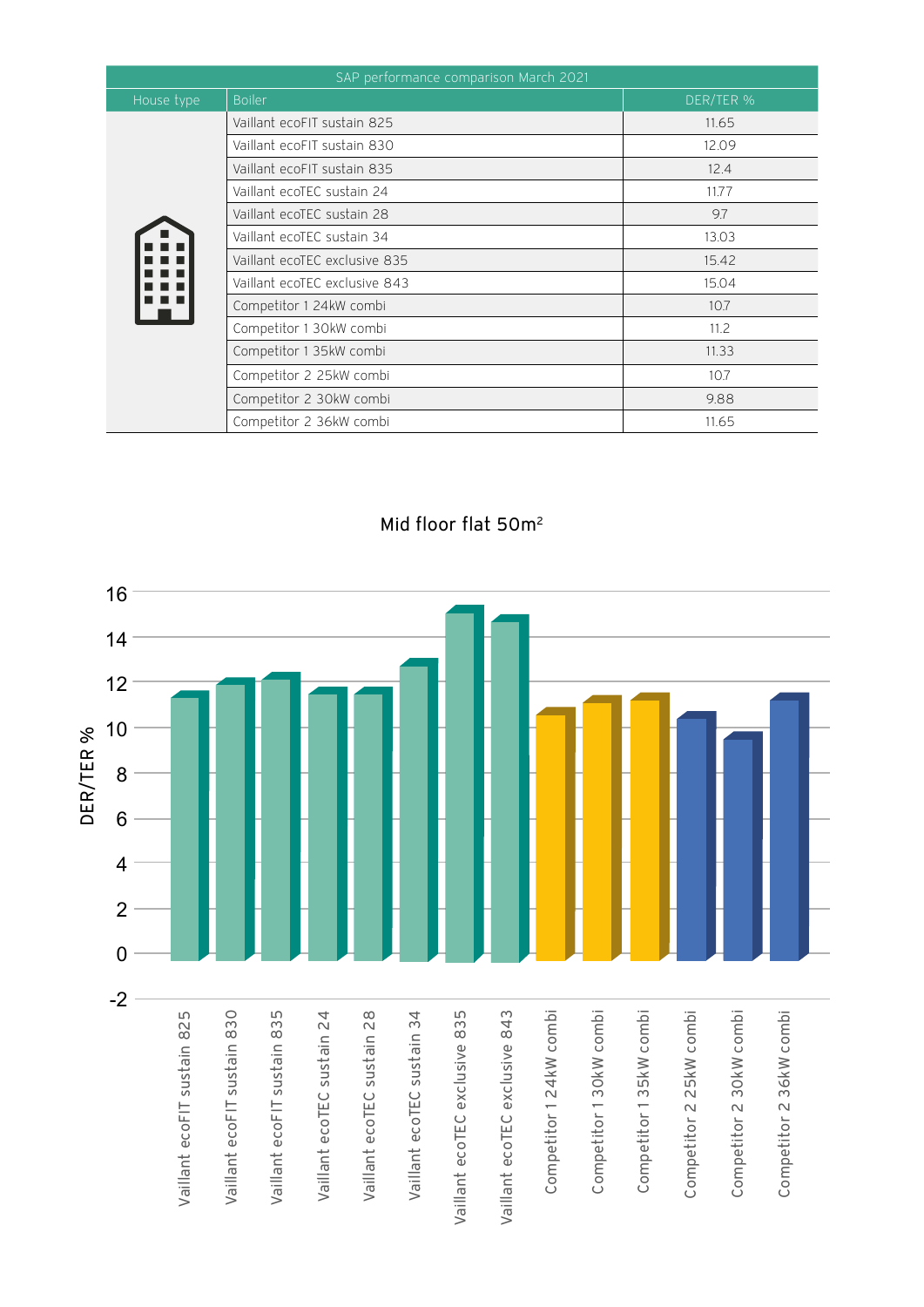| SAP performance comparison March 2021 |                               |           |  |
|---------------------------------------|-------------------------------|-----------|--|
| House type                            | <b>Boiler</b>                 | DER/TER % |  |
|                                       | Vaillant ecoFIT sustain 825   | 2.91      |  |
|                                       | Vaillant ecoFIT sustain 830   | 3.16      |  |
|                                       | Vaillant ecoFIT sustain 835   | 3.35      |  |
|                                       | Vaillant ecoTEC sustain 24    | 2.91      |  |
|                                       | Vaillant ecoTEC sustain 28    | 1.67      |  |
|                                       | Vaillant ecoTEC sustain 34    | 3.59      |  |
|                                       | Vaillant ecoTEC exclusive 835 | 3.78      |  |
|                                       | Vaillant ecoTEC exclusive 843 | 3.47      |  |
|                                       | Competitor 1 24kW combi       | 2.54      |  |
|                                       | Competitor 1 30kW combi       | 2.85      |  |
|                                       | Competitor 1 35kW combi       | 2.91      |  |
|                                       | Competitor 2 25kW combi       | 2.29      |  |
|                                       | Competitor 2 30kW combi       | 1.86      |  |
|                                       | Competitor 2 36kW combi       | 2.85      |  |

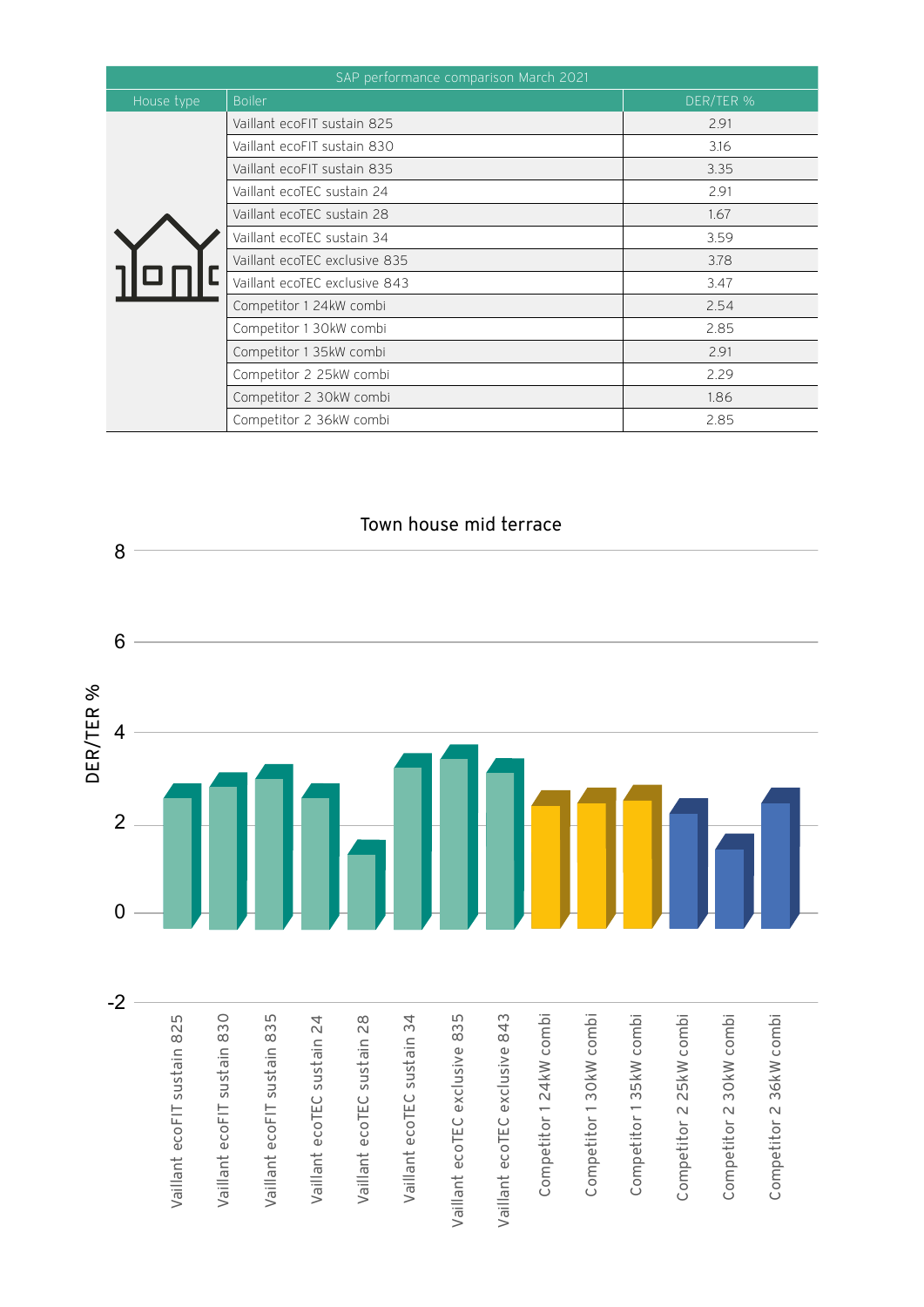| SAP performance comparison March 2021 |                               |           |
|---------------------------------------|-------------------------------|-----------|
| House type                            | <b>Boiler</b>                 | DER/TER % |
|                                       | Vaillant ecoFIT sustain 825   | 1.57      |
|                                       | Vaillant ecoFIT sustain 830   | 1.85      |
|                                       | Vaillant ecoFIT sustain 835   | 2.02      |
|                                       | Vaillant ecoTEC sustain 24    | 1.57      |
|                                       | Vaillant ecoTEC sustain 28    | 0.12      |
|                                       | Vaillant ecoTEC sustain 34    | 2.24      |
|                                       | Vaillant ecoTEC exclusive 835 | 2.18      |
| nlnl                                  | Vaillant ecoTEC exclusive 843 | 1.9       |
|                                       | Competitor 1 24kW combi       | 0.96      |
|                                       | Competitor 1 30kW combi       | 1.29      |
|                                       | Competitor 1 35kW combi       | 1.4       |
|                                       | Competitor 2 25kW combi       | 0.73      |
|                                       | Competitor 2 30kW combi       | 0.23      |
|                                       | Competitor 2 36kW combi       | 1.29      |

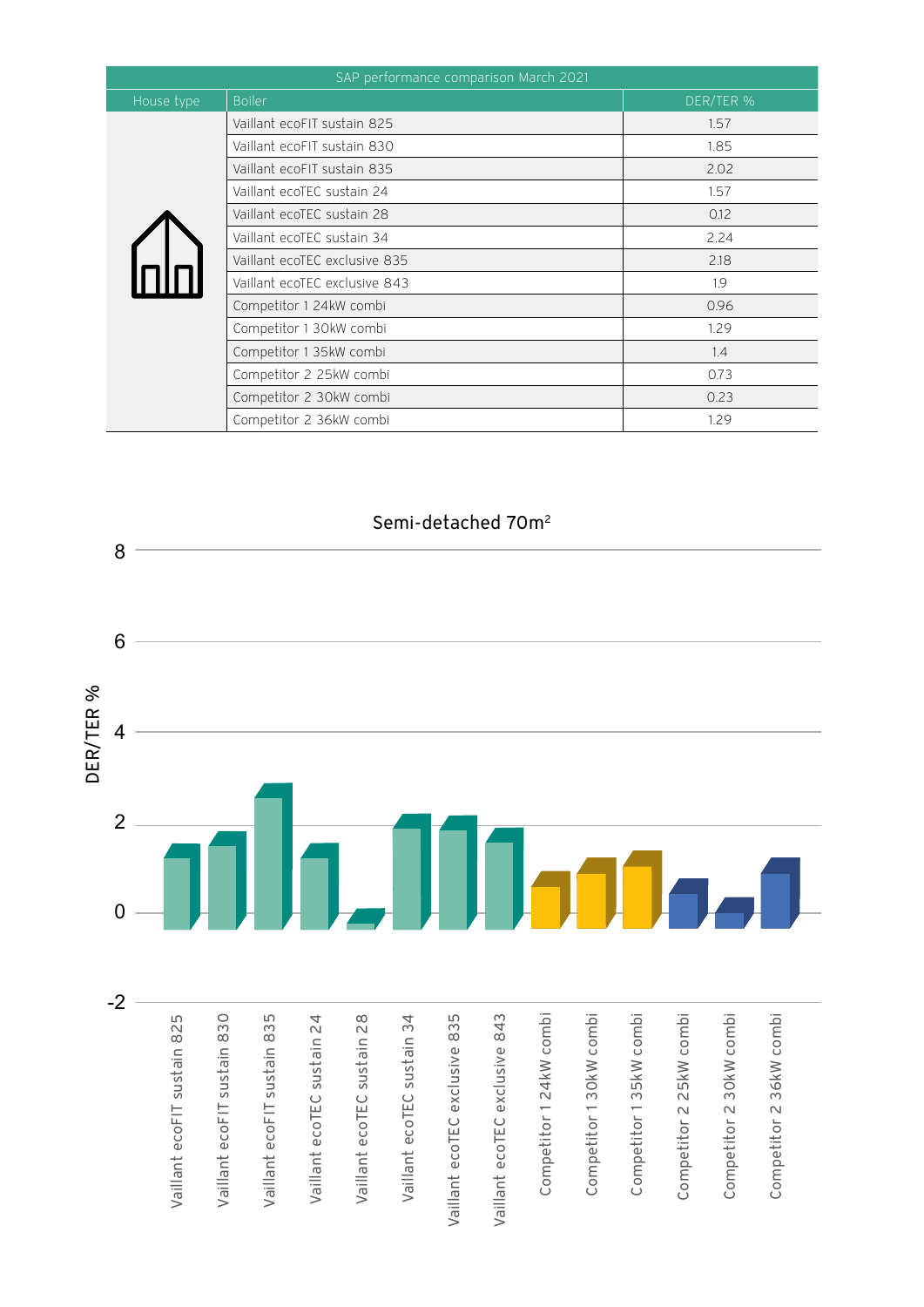| SAP performance comparison March 2021 |                               |           |
|---------------------------------------|-------------------------------|-----------|
| House type                            | <b>Boiler</b>                 | DER/TER % |
|                                       | Vaillant ecoFIT sustain 825   | 3.05      |
|                                       | Vaillant ecoFIT sustain 830   | 3.26      |
|                                       | Vaillant ecoFIT sustain 835   | 3.47      |
|                                       | Vaillant ecoTEC sustain 24    | 3         |
|                                       | Vaillant ecoTEC sustain 28    | 1.78      |
|                                       | Vaillant ecoTEC sustain 34    | 3.58      |
|                                       | Vaillant ecoTEC exclusive 835 | 5.16      |
|                                       | Vaillant ecoTEC exclusive 843 | 4.95      |
|                                       | Competitor 1 24kW combi       | 2.63      |
|                                       | Competitor 1 30kW combi       | 2.89      |
|                                       | Competitor 1 35kW combi       | 3         |
|                                       | Competitor 2 25kW combi       | 2.36      |
|                                       | Competitor 2 30kW combi       | 1.94      |
|                                       | Competitor 2 36kW combi       | 2.84      |

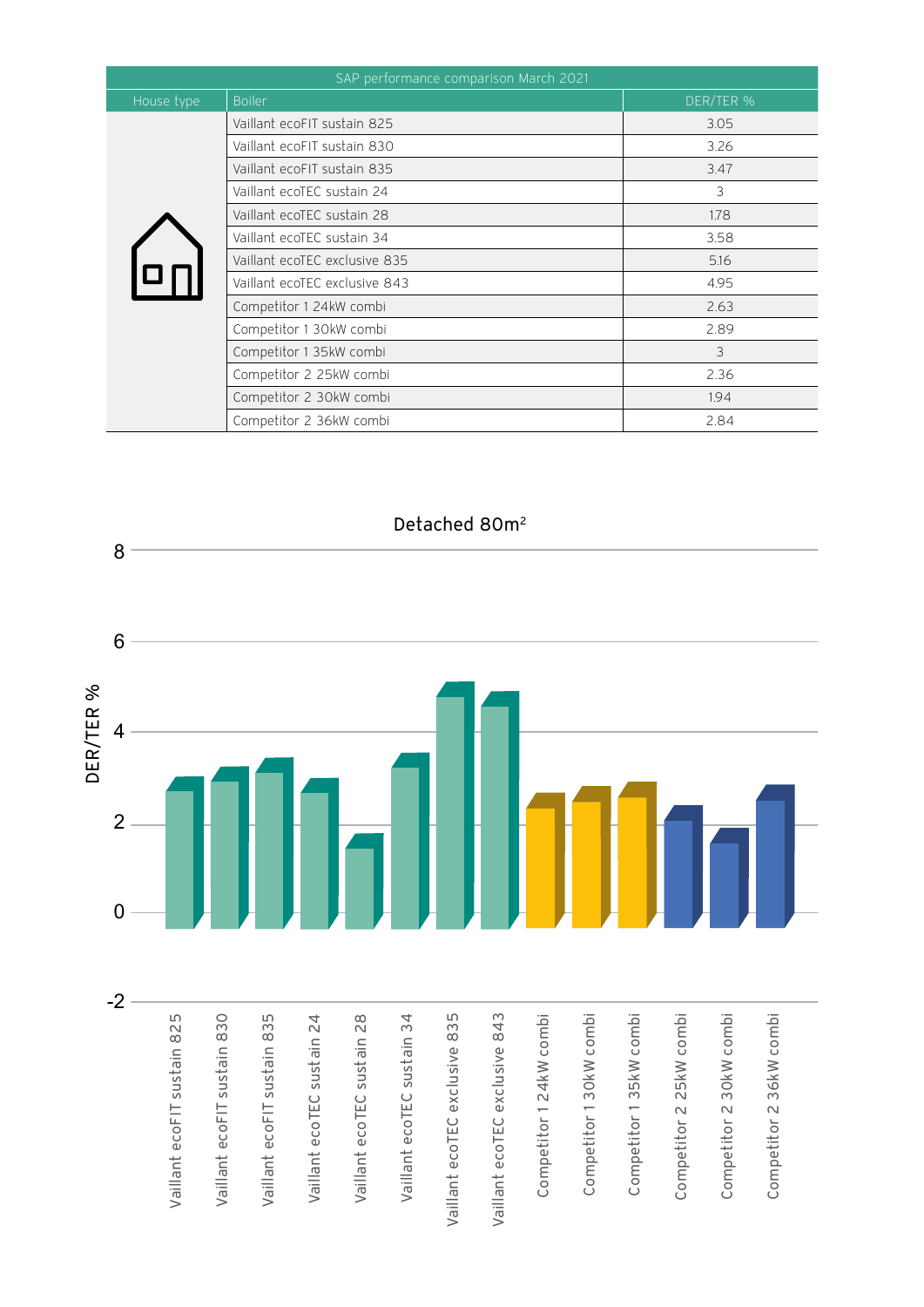| SAP performance comparison March 2021 |                               |           |
|---------------------------------------|-------------------------------|-----------|
| House type                            | <b>Boiler</b>                 | DER/TER % |
| ם<br> םם<br>                          | Vaillant ecoFIT sustain 825   | 0.14      |
|                                       | Vaillant ecoFIT sustain 830   | 0.33      |
|                                       | Vaillant ecoFIT sustain 835   | 0.45      |
|                                       | Vaillant ecoTEC sustain 24    | 0.08      |
|                                       | Vaillant ecoTEC sustain 28    | $-0.85$   |
|                                       | Vaillant ecoTEC sustain 34    | 0.52      |
|                                       | Vaillant ecoTEC exclusive 835 | 1.14      |
|                                       | Vaillant ecoTEC exclusive 843 | 0.95      |
|                                       | Competitor 1 24kW combi       | $-1.09$   |
|                                       | Competitor 1 30kW combi       | $-0.91$   |
|                                       | Competitor 1 35kW combi       | $-0.85$   |
|                                       | Competitor 2 25kW combi       | $-1.46$   |
|                                       | Competitor 2 30kW combi       | $-1.77$   |
|                                       | Competitor 2 36kW combi       | $-1.09$   |